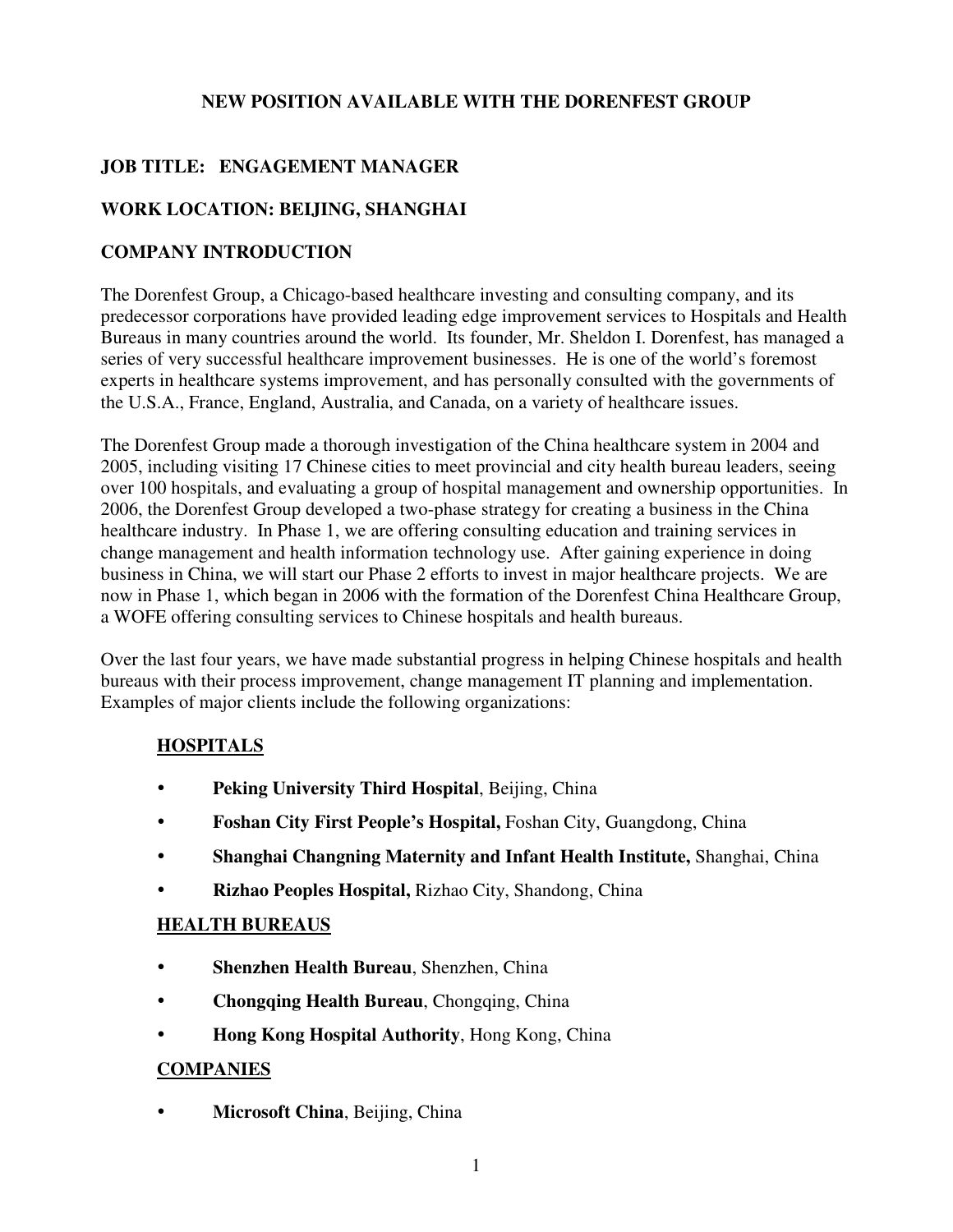- **Philips Healthcare China**, Shanghai, China
- **Simcere Pharmaceuticals**, Nanjing, China

Our work with these clients has been comprehensive and extensive, and we have usually performed multiple projects for them. In addition to the clients listed, we have worked with about a dozen other organizations in China. Our services are very much appreciated by all of the clients we serve. This has been and will be a critical element of our strategy for building our business in China.

The services we provide are unique, and the market for these services is in the early stages of its development. We are now in the process of building our staff to take advantage of the opportunity before us. As the market develops and grows, we are and will be the leader.

Our current growth has created the need for several positions. We think we offer a unique opportunity for applicants to help China reform its healthcare system, while building a very successful career and developing new skills. We encourage talented people who share our vision to respond to our need and apply for a position to join our company.

## **ENGAGEMENT MANAGER JOB DESCRIPTION**

The growth of our business in China has created the need for additional project management talent to handle our new clients. Applicants should have a keen interest in helping healthcare organizations to improve their work processes, management systems, and services to patients. Applicants should possess the following characteristics:

- 1. An inclination to want to help improve the China healthcare system, and a desire to work very closely with hospital and health bureau leaders to help them accomplish their goals
- 2. An eye for and experience in identifying and solving problems that allow improvement to take place
- 3. A desire and ability to learn new skills
- 4. Some experience, as well as inclination and desire, in management engineering techniques to identify and solve work process management systems and service to patient problems
- 5. Experience in project management
- 6. Some experience in information technology and its use in Chinese hospitals
- 7. Some experience working as a physician in a Chinese hospital

Applicants for this position will have the opportunity to manage company projects in China and to grow into a leadership role within the company. Some responsibilities of the job include:

1. You will be responsible for managing company projects and producing superior results in terms of client satisfaction while managing projects within their budgets.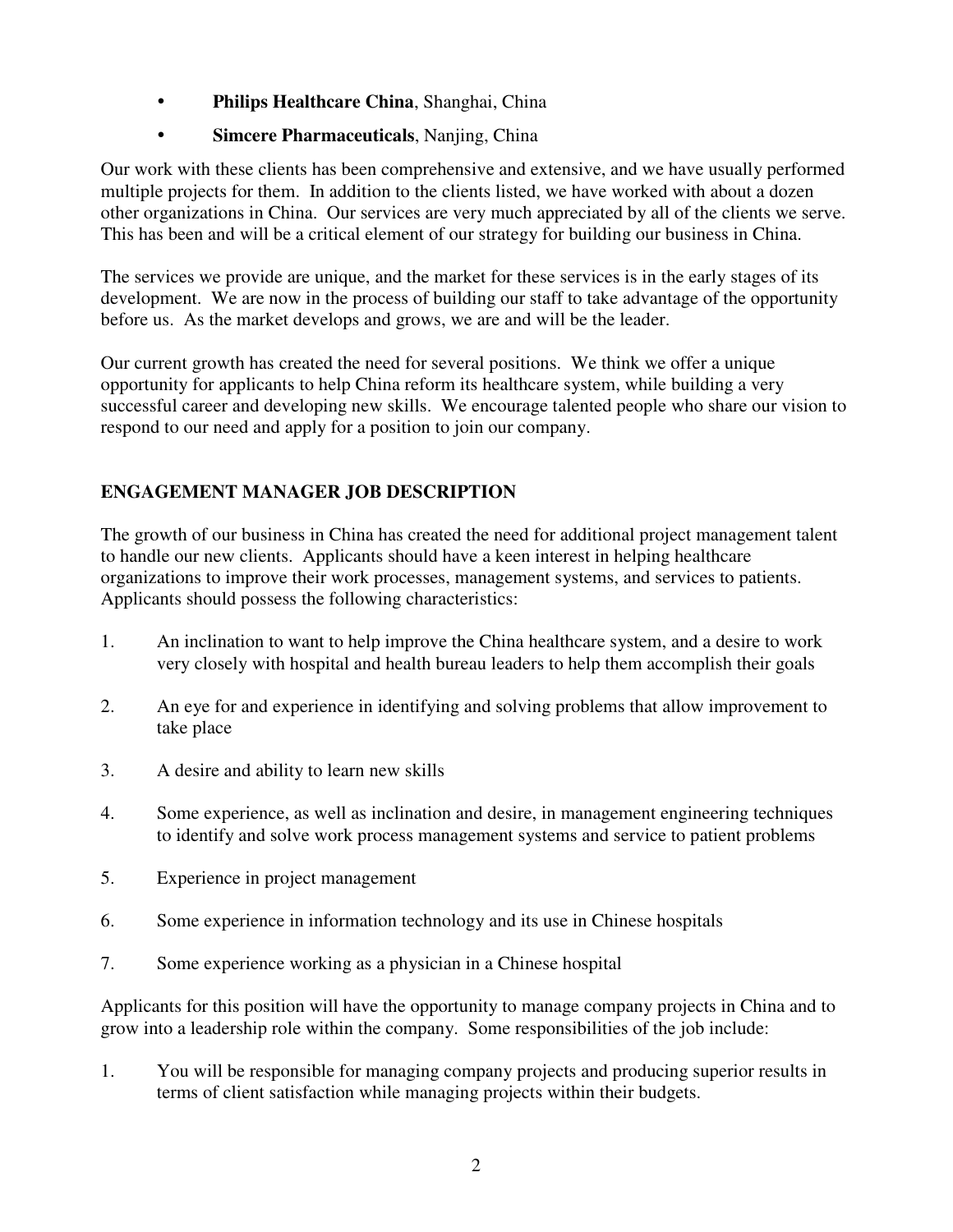- 2. You will be responsible for selling additional project work to clients whose projects you are managing.
- 3. You will be responsible and have the opportunity to work closely with the leadership of the company.
- 4. You will be responsible for providing regular status reports and project review reports in order to align your work with company standards for performing its work.
- 5. You will be responsible for training the consultants and other personnel who work with you on the projects you manage.
- 6. You will be responsible as the key contact person for the company on the projects you manage. You will be measured by the satisfaction of the client and the results of the project against project objectives.

# **QUALIFICATIONS**

Successful candidates will have the following qualifications:

- 1. You will love to work hard and create new ways to do things.
- 2. You will love the fast-paced, independent, accountable environment of our startup company.
- 3. You will have the following things in your work experience background:
	- Experience and interest in the China healthcare industry
	- Some management consulting experience
	- Some work experience in Chinese hospitals
	- Some experience in process analysis work and problem-solving
- 4. You will be a bright and driven person with a strong desire to see improvement in the China healthcare system, and a strong interest in hospital operations improvement.
- 5. You will have at least five years of management experience, some of which is preferably in the healthcare industry in China, and some consulting experience in your background.
- 6. The ideal candidate will have an MBA, PhD, or some combination of other degrees that shows a strong desire to pursue educational and personal development.
- 7. The successful candidate will be fluent in both English and Mandarin Chinese.
- 8. The successful candidate will be an intelligent, self-motivated, independent, creative individual with excellent academic and career accomplishments.